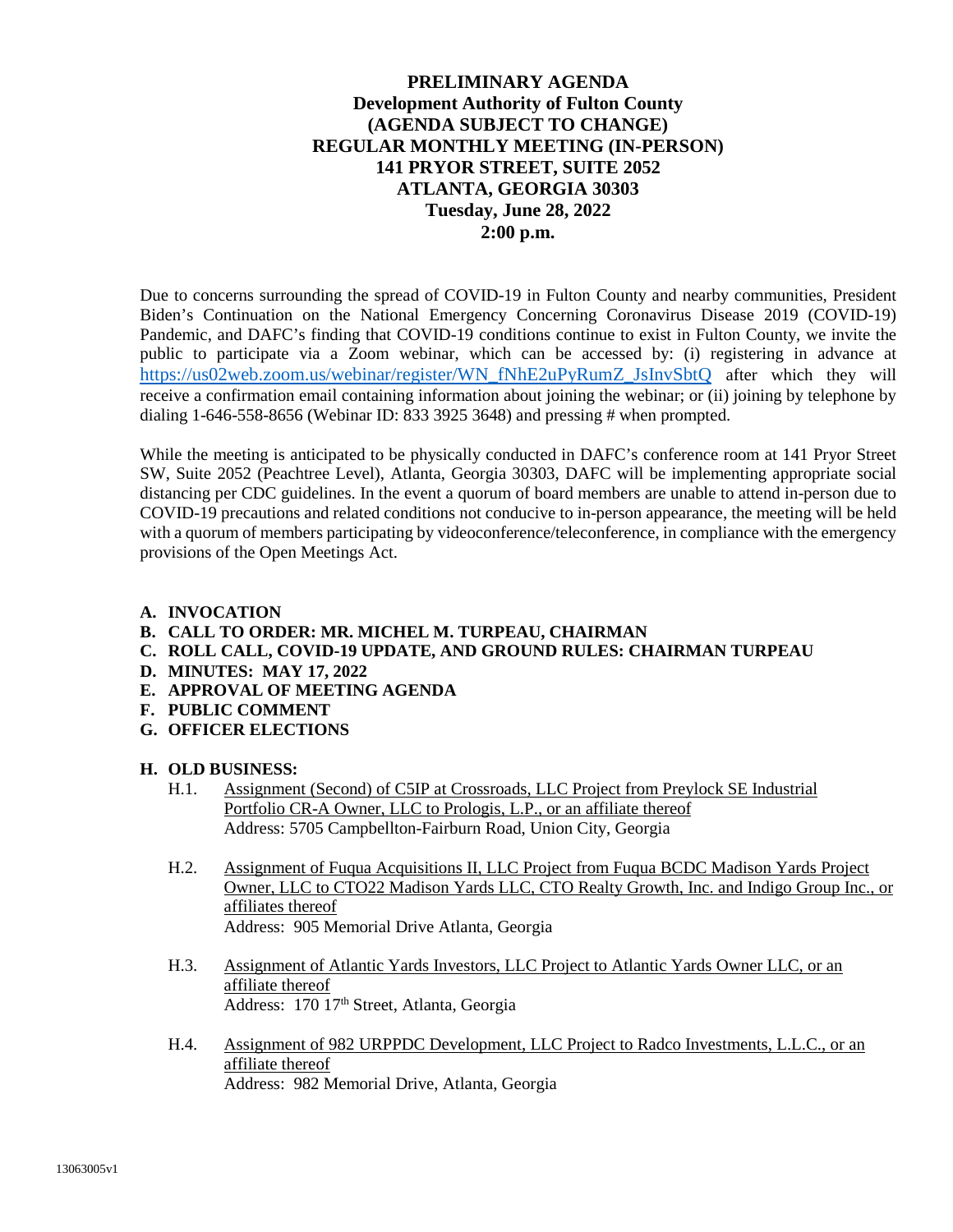### **I. NEW BUSINESS:**

I.1. Letter of Inducement for RBH Social Impact, Inc., \$154,865,000

Address: 98 Cone Street, Atlanta, Georgia

### **J. ITEMS FOR DISCUSSION/APPROVAL:**

- J.1. Budget Adjustment Recommendation and Budget Policy
- J.2. Staffing Proposal
- J.3. Strategic Initiative Community Grant Program and Allocation Recommendation

#### **K. REPORTS AND PRESENTATIONS:**

- K.1. Update from Interim Executive Director
- K.2. Executive Committee
- K.3. Financial Review/Audit Committee
- K.4. Strategic Initiative Committee
- K.5. MFBE Committee

### **L. EXECUTIVE SESSION (IF NEEDED)**

#### **M. NEXT MEETING:**

L.1. Regular Monthly Meeting Tuesday, July 26, 2022

### **N. ADJOURN**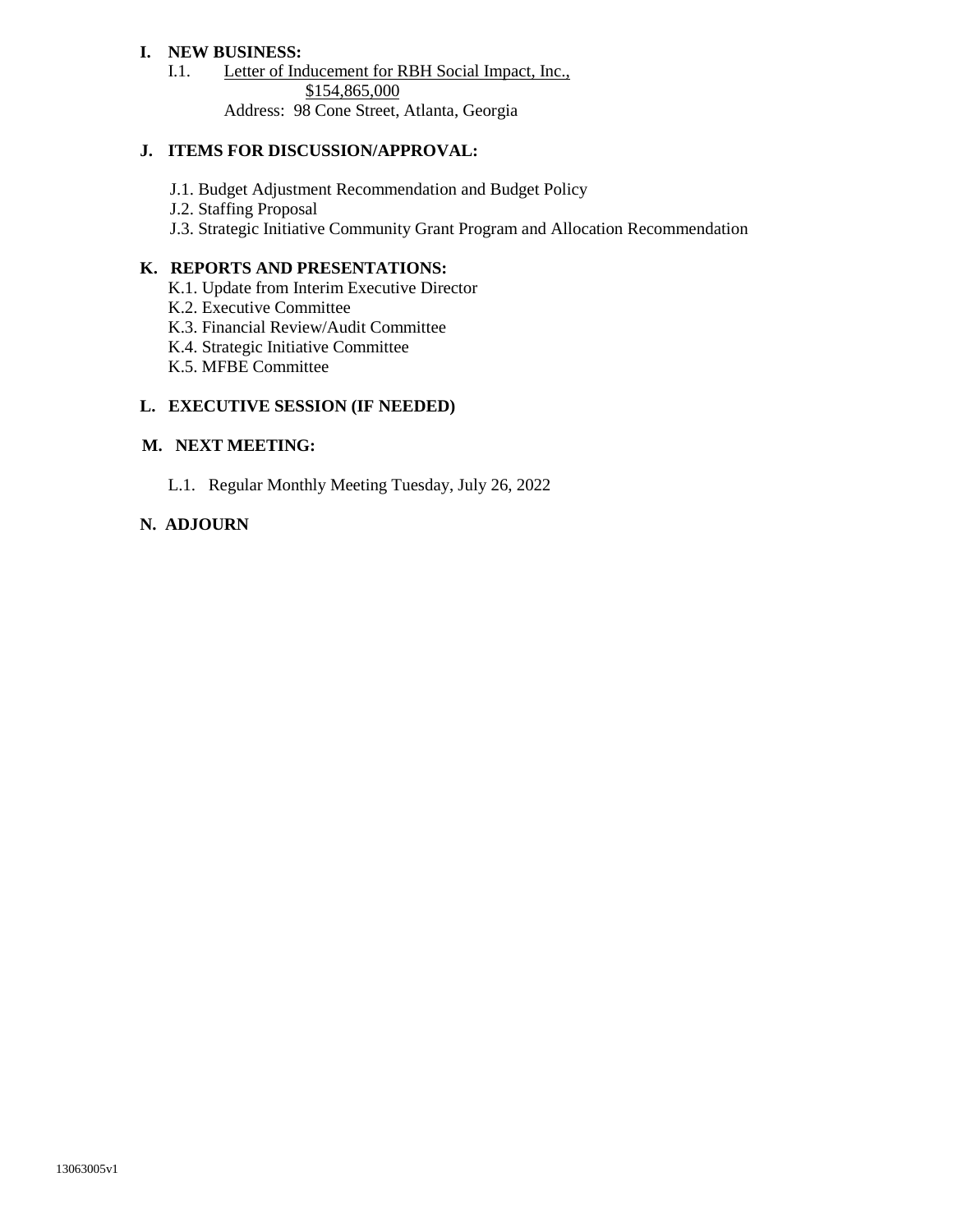

# **C5IP AT CROSSROADS, LLC/ PROLOGIS, L.P. ASSIGNMENT FACT SHEET**

| <b>Purpose:</b>                | Assignment (Second) of the C5IP at Crossroads, LLC Project (the<br>"Core5 Project") from Preylock SE Industrial Portfolio CR-A<br>Owner, LLC to Prologis, L.P. (the "Assignment")                                                                                                                                                                                                                                                                                                                                                                                                                                                                                                                               |
|--------------------------------|-----------------------------------------------------------------------------------------------------------------------------------------------------------------------------------------------------------------------------------------------------------------------------------------------------------------------------------------------------------------------------------------------------------------------------------------------------------------------------------------------------------------------------------------------------------------------------------------------------------------------------------------------------------------------------------------------------------------|
| <b>Assignor/Assignee:</b>      | Industrial Portfolio CR-A Owner,<br>Preylock SE<br>LLC<br>("Assignor")/Prologis, L.P., or an affiliate of or fund controlled<br>by Prologis, L.P. or Prologis, Inc. (collectively, "Assignee")                                                                                                                                                                                                                                                                                                                                                                                                                                                                                                                  |
| <b>Location:</b>               | 5705 Campbellton-Fairburn Road, Union City, GA                                                                                                                                                                                                                                                                                                                                                                                                                                                                                                                                                                                                                                                                  |
| <b>Estimated Closing Date:</b> | 3rd Quarter 2022                                                                                                                                                                                                                                                                                                                                                                                                                                                                                                                                                                                                                                                                                                |
| <b>Description:</b>            | Assignee is seeking to enter into an agreement to acquire the<br>leasehold interest in the Core5 Project (including, without<br>limitation, the bond lease and related bond documents<br>pertaining to such operation) from Assignor.                                                                                                                                                                                                                                                                                                                                                                                                                                                                           |
| <b>Economic Benefits:</b>      | The Assignment will benefit Fulton County due to the<br>industry experience and expertise of Assignee:<br>Assignee is a global leader in logistics real estate<br>$\circ$<br>with a focus on high-barrier, high-growth markets.<br>As of March 31, 2022, Assignee owned or had<br>$\circ$<br>investments in, on a wholly owned basis or<br>through co-investment ventures, properties and<br>development projects<br>expected<br>to<br>total<br>approximately 1 billion square feet in 19 countries.<br>o Assignee leases modern logistics facilities to a<br>diverse base of approximately 5,800 customers<br>principally across two major categories: business-<br>to-business and retail/online fulfillment. |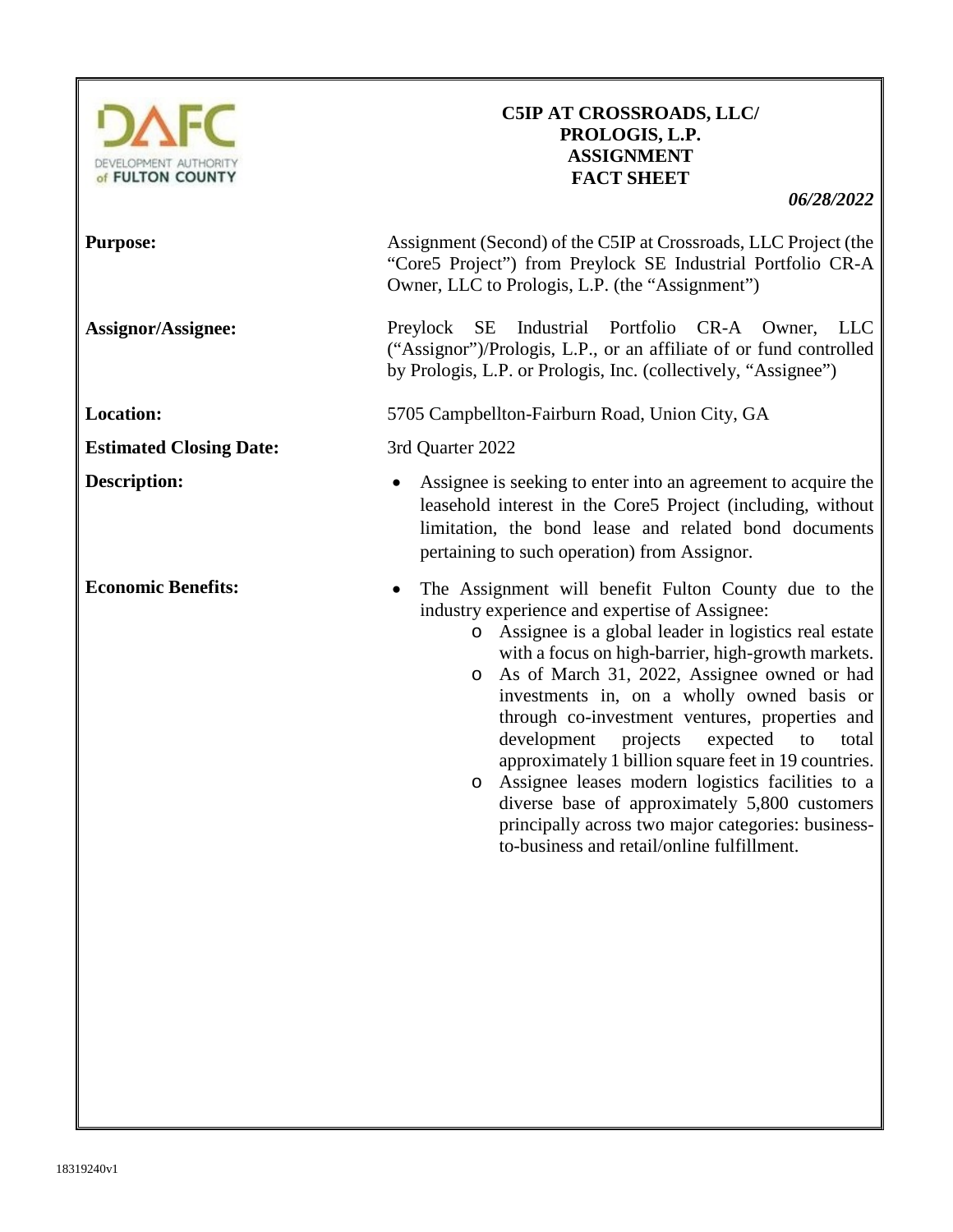

# **FUQUA ACQUISITIONS II, LLC/ CTO22 MADISON YARDS LLC, CTO REALTY GROWTH, INC. AND INDIGO GROUP INC. ASSIGNMENT FACT SHEET**

*06/28/2022*

**Purpose:** Assignment of the Fuqua Acquisitions II, LLC Project (the "Madison Yards Project") from Fuqua BCDC Madison Yards Project Owner, LLC to CTO22 Madison Yards LLC, CTO Realty Growth, Inc. and Indigo Group Inc. (the "Assignment")

**Assignor/Assignee:** Fuqua BCDC Madison Yards Project Owner, LLC ("Assignor")/CTO22 Madison Yards LLC, CTO Realty Growth, Inc. and Indigo Group Inc., or affiliates thereof (collectively, "Assignee")

**Location:** 905 Memorial Drive, Atlanta, GA

- **Description:** Assignee is seeking to enter into an agreement to acquire the leasehold interest in the Madison Yards Project (including, without limitation, the bond lease and related bond documents pertaining to such operation) from Assignor.
- **Economic Benefits:** The Assignment will benefit Fulton County due to the industry experience and expertise of CTO Realty Growth, Inc. ("CTO"):
	- o CTO is a publicly traded Real Estate Investment Trust (REIT) that has a history of real estate ownership spanning over 100 years.
	- o As of June 2, 2022, CTO owns approximately 2.8 million square feet of commercial retail across 21 properties in 9 states.
	- o CTO's management team has over 85 years of combined experience in the commercial real estate industry.

**Estimated Closing Date:** 3rd Quarter 2022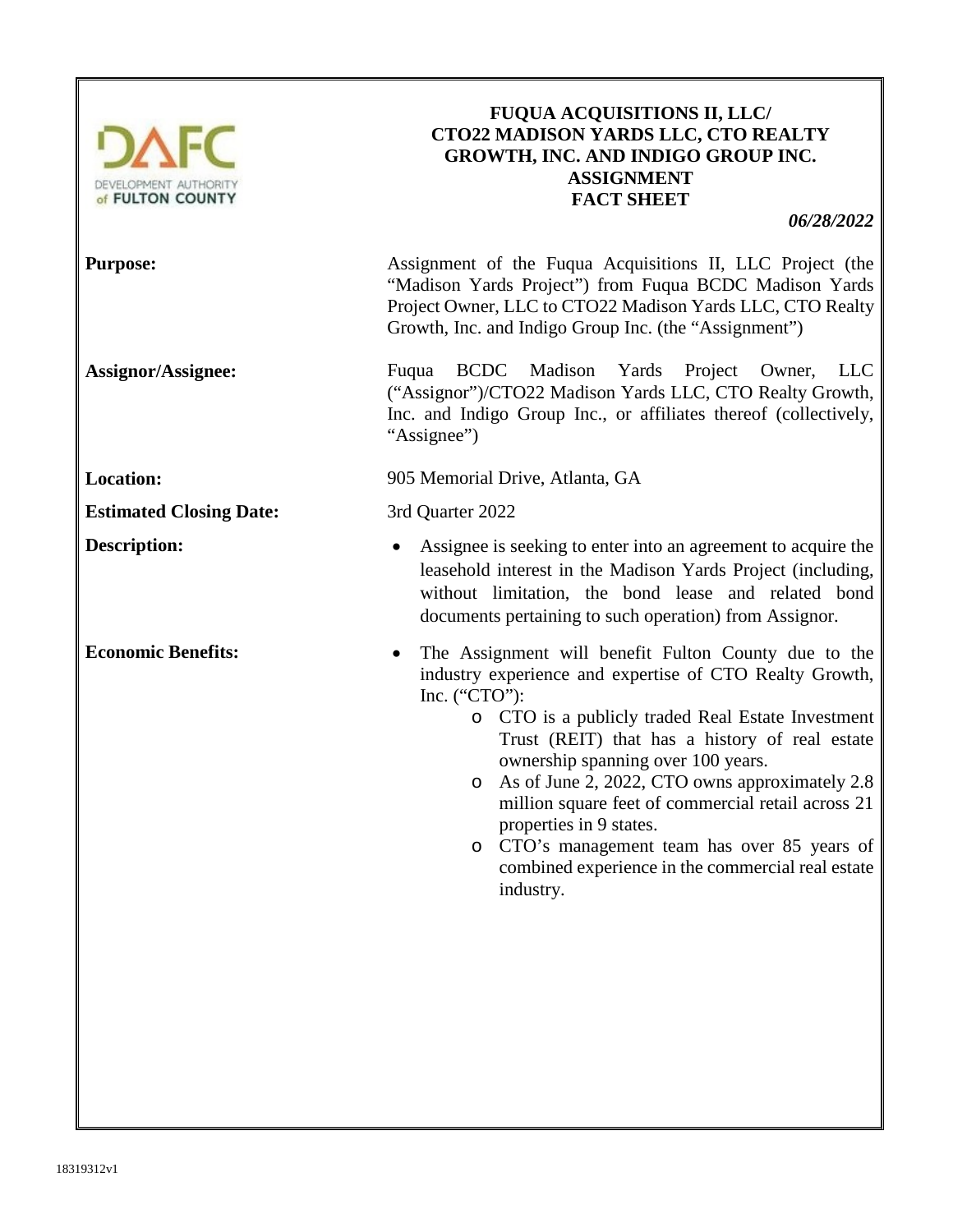

## **ATLANTIC YARDS INVESTORS, LLC/ ATLANTIC YARDS OWNER LLC ASSIGNMENT FACT SHEET**

| <b>Purpose:</b>                | Assignment of the Atlantic Yards Investors, LLC Project (the<br>"Atlantic Yards Project") to Atlantic Yards Owner LLC (the<br>"Assignment")                                                                                                                                                                                                                                                                                                                                                                                                                                                                         |
|--------------------------------|---------------------------------------------------------------------------------------------------------------------------------------------------------------------------------------------------------------------------------------------------------------------------------------------------------------------------------------------------------------------------------------------------------------------------------------------------------------------------------------------------------------------------------------------------------------------------------------------------------------------|
| <b>Assignor/Assignee:</b>      | Atlantic Yards Investors, LLC ("Assignor")/Atlantic Yards<br>Owner LLC, or an affiliate thereof (collectively, "Assignee")                                                                                                                                                                                                                                                                                                                                                                                                                                                                                          |
| <b>Location:</b>               | 170 17 <sup>th</sup> Street, Atlanta, GA                                                                                                                                                                                                                                                                                                                                                                                                                                                                                                                                                                            |
| <b>Estimated Closing Date:</b> | 3rd Quarter 2022                                                                                                                                                                                                                                                                                                                                                                                                                                                                                                                                                                                                    |
| <b>Description:</b>            | Assignee is seeking to enter into an agreement to acquire the<br>leasehold interest in the Atlantic Yards Project (including,<br>without limitation, the bond lease and related bond<br>documents pertaining to such operation) from Assignor.                                                                                                                                                                                                                                                                                                                                                                      |
| <b>Economic Benefits:</b>      | The Assignment will benefit Fulton County due to the<br>industry experience and expertise of Assignee:<br>o Shares of Assignee are ultimately owned by<br>Global Atlantic, a U.S. retirement and life<br>insurance company. In February 2021, Global<br>Atlantic became a majority-owned subsidiary of<br>the KKR public company.<br>o Global Atlantic's insurance companies maintain<br>high financial strength ratings from third party<br>agencies.<br>o As of December 31, 2020, the estimated value of<br>the Global Atlantic assets to be managed by KKR<br>as of the closing was approximately \$90 billion. |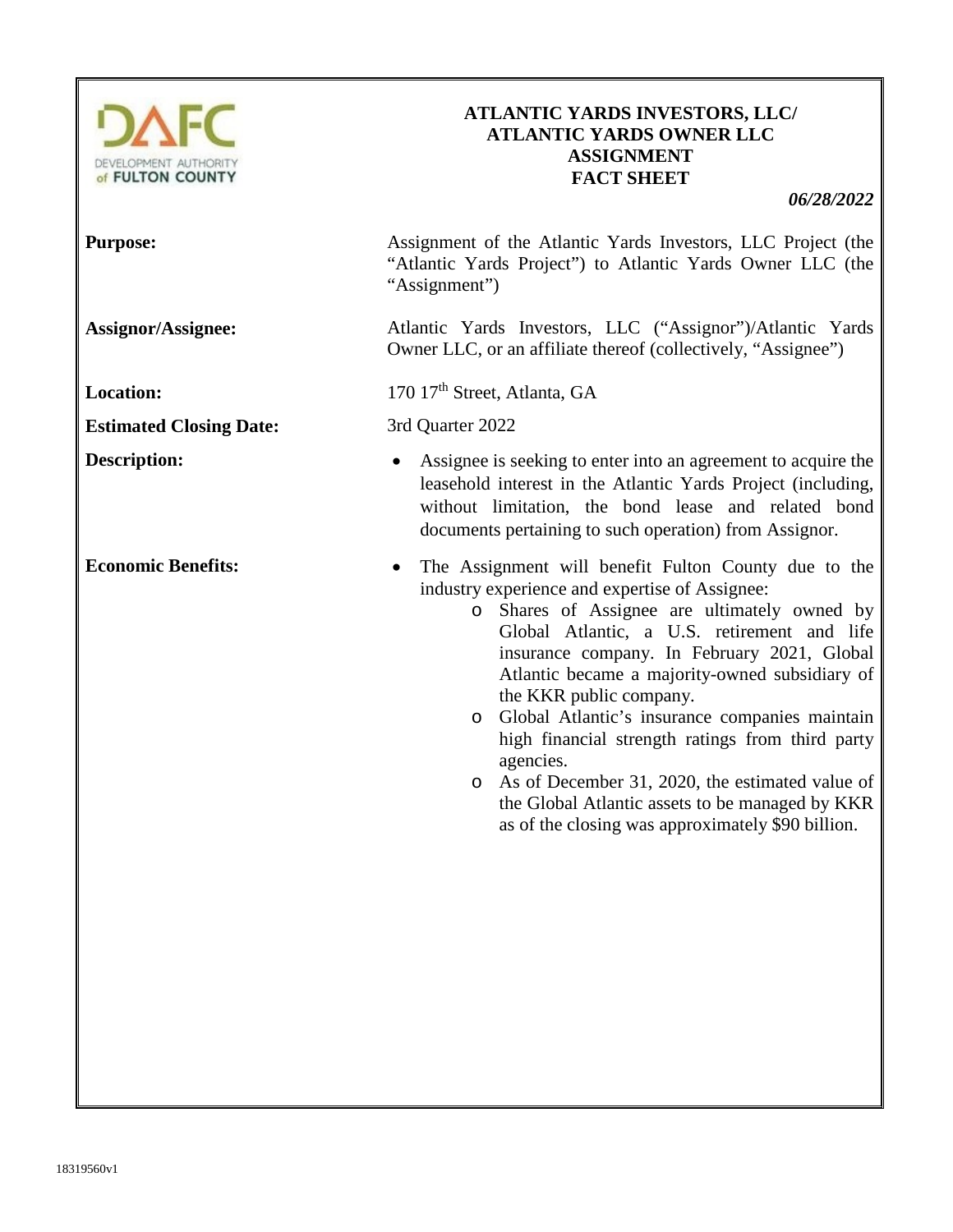

## **982 URPPDC DEVELOPMENT, LLC/ THE RADCO COMPANIES ASSIGNMENT FACT SHEET**

| <b>Purpose:</b>                | Assignment of the 982 URPPDC Development, LLC Project (the<br>"982 Memorial Project") to The Radco Companies (the<br>"Assignment")                                                                                                                                                                                                                                                                                                                                                                                                                                                                                                                                                                                                                                                                                          |
|--------------------------------|-----------------------------------------------------------------------------------------------------------------------------------------------------------------------------------------------------------------------------------------------------------------------------------------------------------------------------------------------------------------------------------------------------------------------------------------------------------------------------------------------------------------------------------------------------------------------------------------------------------------------------------------------------------------------------------------------------------------------------------------------------------------------------------------------------------------------------|
| <b>Assignor/Assignee:</b>      | 982 URPPDC Development, LLC ("Assignor")/The Radco<br>Companies, or an affiliate thereof (collectively, "Assignee")                                                                                                                                                                                                                                                                                                                                                                                                                                                                                                                                                                                                                                                                                                         |
| <b>Location:</b>               | 982 Memorial Drive, Atlanta, GA                                                                                                                                                                                                                                                                                                                                                                                                                                                                                                                                                                                                                                                                                                                                                                                             |
| <b>Estimated Closing Date:</b> | 3rd Quarter 2022                                                                                                                                                                                                                                                                                                                                                                                                                                                                                                                                                                                                                                                                                                                                                                                                            |
| <b>Description:</b>            | Assignee is seeking to enter into an agreement to acquire the<br>leasehold interest in the 982 Memorial Project (including,<br>without limitation, the bond lease and related bond<br>documents pertaining to such operation) from Assignor.                                                                                                                                                                                                                                                                                                                                                                                                                                                                                                                                                                                |
| <b>Economic Benefits:</b>      | The Assignment will benefit Fulton County due to the<br>$\bullet$<br>industry experience and expertise of Assignee:<br>o Assignee is an Atlanta, Georgia based real estate<br>investment firm with a nationally recognized<br>platform concentrated primarily in the acquisition<br>and repositioning of multifamily assets.<br>Since 2011, Assignee has purchased<br>and<br>$\circ$<br>rehabilitated 85 multifamily assets containing<br>approximately 25,000 apartment units in Georgia,<br>Florida, South Carolina, North Carolina,<br>Tennessee, Indiana, Illinois, Texas, Oklahoma,<br>and Colorado.<br>Through an affiliated entity, Radco Residential,<br>$\circ$<br>LLC ("Radco Residential"), Assignee<br>has<br>managed all 25,000 apartment units and Radco<br>Residential will manage the 982 Memorial Project. |